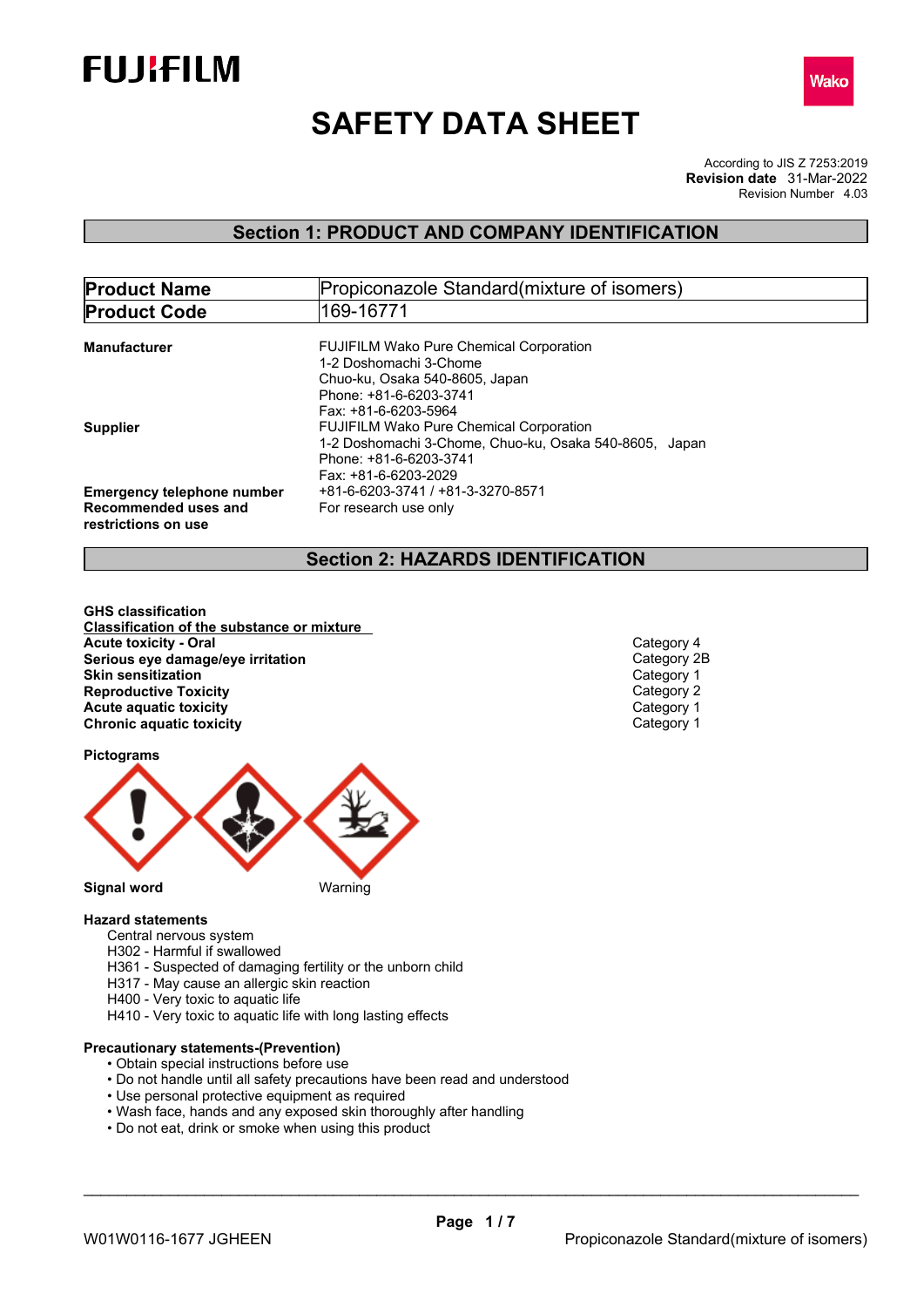- Avoid breathing dust/fume/gas/mist/vapors/spray
- Contaminated work clothing should not be allowed out of the workplace
- Wear protective gloves

## • Avoid release to the environment

#### **Precautionary statements-(Response)**

• IF exposed or concerned: Get medical advice/attention

• IF IN EYES: Rinse cautiously with water for several minutes. Remove contact lenses, if present and easy to do. Continue rinsing

- If eye irritation persists: Get medical advice/attention
- IF ON SKIN: Wash with plenty of soap and water
- If skin irritation or rash occurs: Get medical advice/attention
- Wash contaminated clothing before reuse
- IF SWALLOWED: Call a POISON CENTER or doctor/physician if you feel unwell
- Rinse mouth
- Collect spillage

#### **Precautionary statements-(Storage)**

• Store locked up

**Precautionary statements-(Disposal)**

• Dispose of contents/container to an approved waste disposal plant

#### **Others**

**Other hazards** Not available

## **Section 3: COMPOSITION/INFORMATION ON INGREDIENTS**

**Single Substance or Mixture** Substance

#### **Formula** C15H17Cl2N3O2

| <b>Chemical Name</b> | Weight-%                                                  | <b>Molecular weight</b> | <b>ENCS</b> | <b>ISHL No.</b>              | <b>CAS RN</b> |
|----------------------|-----------------------------------------------------------|-------------------------|-------------|------------------------------|---------------|
| Propiconazole        | 98.0                                                      | 342.22                  | $(5)-6187$  | 721<br>(2)<br>5-131-7<br>. ن | 60207-90-1    |
| Note on ISHL No.:    | the<br>in<br>e table means announced chemical substances. |                         |             |                              |               |

**Impurities and/or Additives:** Not applicable

**Substances Remarks:** This product is composed of isomer mixture.

## **Section 4: FIRST AID MEASURES**

#### **Inhalation**

Remove to fresh air. If symptoms persist, call a physician.

#### **Skin contact**

Wash off immediately with soap and plenty of water. If symptoms persist, call a physician.

#### **Eye contact**

IF IN EYES: Rinse cautiously with water for several minutes. Remove contact lenses, if present and easy to do. Continue rinsing. Immediate medical attention is required.

#### **Ingestion**

Rinse mouth. Never give anything by mouth to an unconscious person. Call a physician or poison control center immediately. Do not induce vomiting without medical advice.

#### **Protection of first-aiders**

Use personal protective equipment as required.

## **Section 5: FIRE FIGHTING MEASURES**

#### **Suitable extinguishing media**

Water spray (fog), Carbon dioxide (CO2), Foam, Extinguishing powder, Sand

#### **Unsuitable extinguishing media**

No information available

## **Specific hazards arising from the chemical product**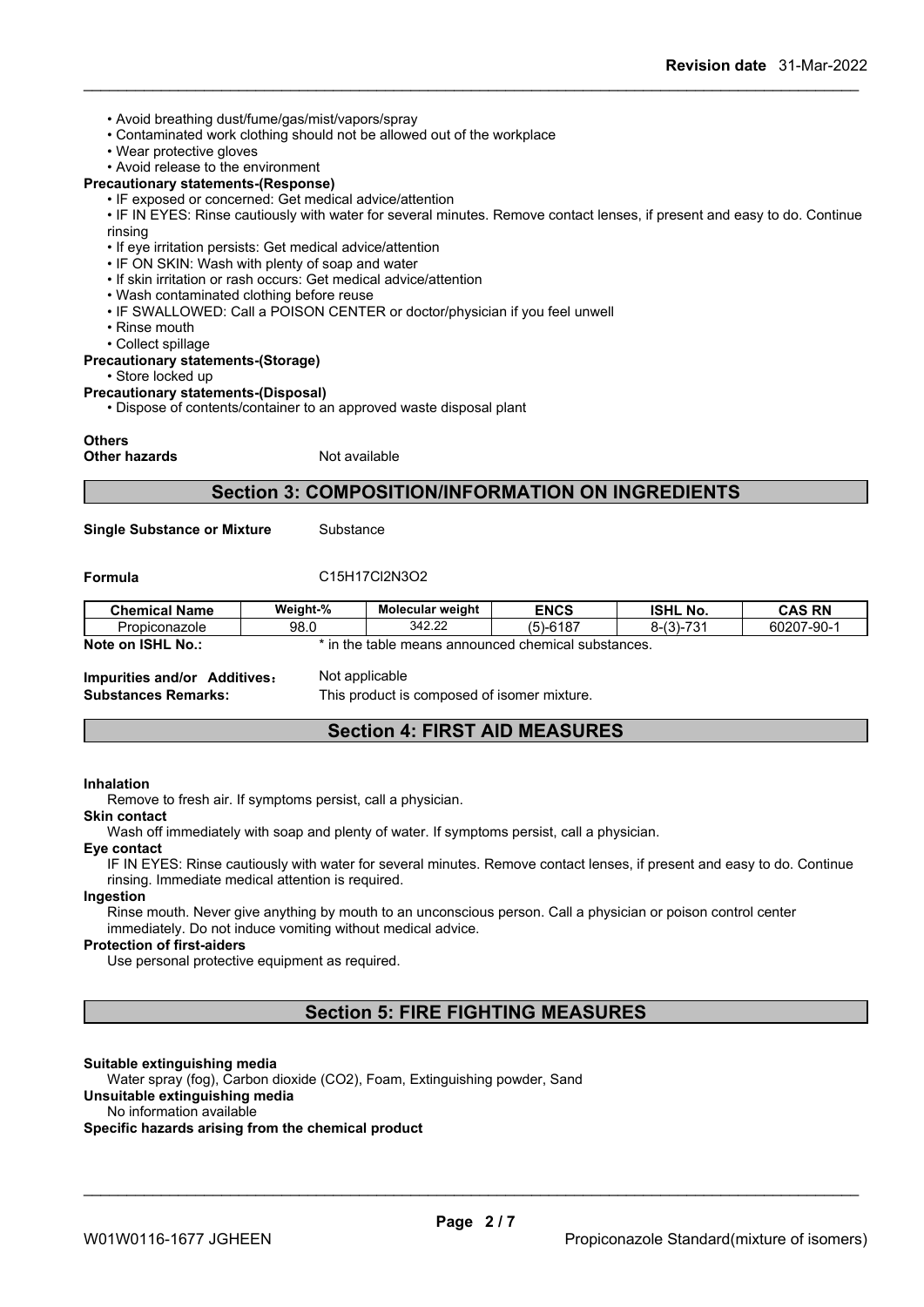Thermal decomposition can lead to release of irritating and toxic gases and vapors.

## **Special extinguishing method**

## No information available

## **Special protective actions for**

### **fire-fighters**

Use personal protective equipment as required.Firefighters should wear self-contained breathing apparatus and full firefighting turnout gear.

## **Section 6: ACCIDENTAL RELEASE MEASURES**

#### **Personal precautions, protective equipment and emergency procedures**

For indoor, provide adequate ventilation process until the end of working. Deny unnecessary entry other than the people involved by, for example, using a rope. While working, wear appropriate protective equipments to avoid adhering it on skin, or inhaling the gas. Work from windward, and retract the people downwind.

#### **Environmental precautions**

To be careful not discharged to the environment without being properly handled waste water contaminated.

#### **Methods and materials for contaminent and methods and materials for cleaning up**

Absorb dry sand, earth, sawdust and the waste. Collect empty container that can be sealed.

**Recoverly, neutralization**

No information available

#### **Secondary disaster prevention measures**

Clean contaminated objects and areas thoroughly observing environmental regulations.

## **Section 7: HANDLING AND STORAGE**

#### **Handling**

#### **Technical measures**

Highly flammable. Avoid contact with high temperature objects, spark, and strong oxidizing agents. Use with local exhaust ventilation.

#### **Precautions**

Do not rough handling containers, such as upsetting, falling, giving a shock, and dragging Prevent leakage, overflow, and scattering. Not to generate steam and dust in vain. Seal the container after use. After handling, wash hands and face, and then gargle In places other than those specified, should not be smoking or eating and drinking Should not be brought contaminated protective equipment and gloves to rest stops Deny unnecessary entry of non-emergency personnel to the handling area

#### **Safety handling precautions**

Take necessary action to avoid static electricity discharge (which might cause ignition of organic vapors). Avoid contact with skin, eyes or clothing. Use personal protective equipment as required.

#### **Storage**

| Safe storage conditions   |                                                                                                     |
|---------------------------|-----------------------------------------------------------------------------------------------------|
| <b>Storage conditions</b> | Keep container protect from light tightly closed. Store in a cool (2-10 $^{\circ}$ C) place. Packed |
|                           | with an inert gas.                                                                                  |
| Safe packaging material   | Glass                                                                                               |
| Incompatible substances   | Strong oxidizing agents                                                                             |
|                           |                                                                                                     |

## **Section 8: EXPOSURE CONTROLS/PERSONAL PROTECTION**

#### **Engineering controls**

In case of indoorworkplace, seal the source or use a local exhaust system. Provide the safety shower facility, and hand and eye-wash facility. And display their position clearly.

| <b>Exposure limits</b>                                         | This product, as supplied, does not contain any hazardous materials with occupational<br>exposure limits established by the region specific regulatory bodies. |
|----------------------------------------------------------------|----------------------------------------------------------------------------------------------------------------------------------------------------------------|
| Personal protective equipment<br><b>Respiratory protection</b> | Protective mask                                                                                                                                                |
| <b>Hand protection</b><br>Eye protection                       | Protective gloves<br>protective eyeglasses or chemical safety googles<br>Long-sleeved work clothes                                                             |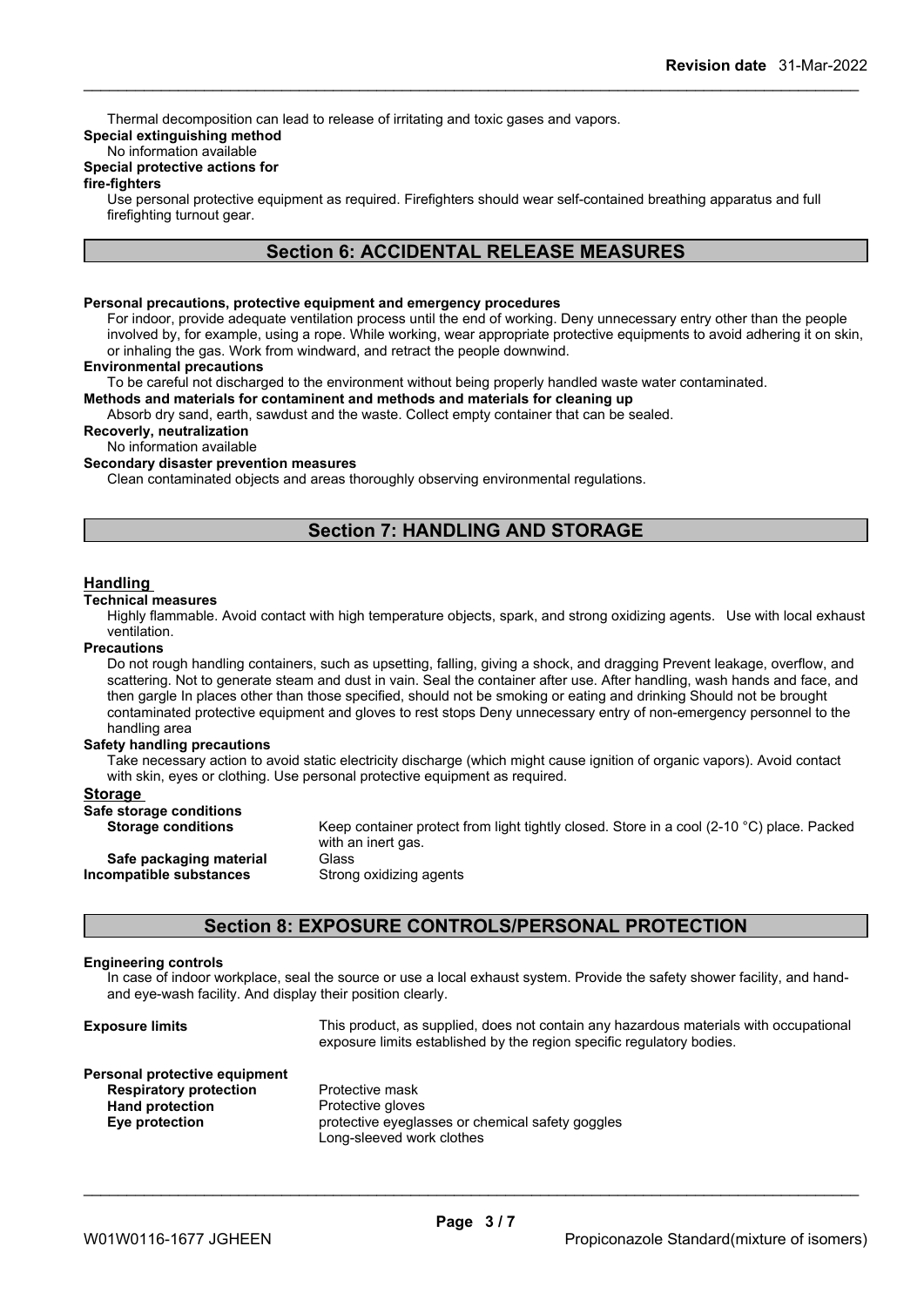#### **Skin and body protection General hygiene considerations**

Handle in accordance with good industrial hygiene and safety practice.

## **Section 9: PHYSICAL AND CHEMICAL PROPERTIES**

| Color                                                  | slightly yellow - yellow                                         |
|--------------------------------------------------------|------------------------------------------------------------------|
| Appearance                                             | mass or liquid                                                   |
| Odor                                                   | no data available                                                |
| Melting point/freezing point                           | $\leq$ 25 °C                                                     |
| Boiling point, initial boiling point and boiling range | no data available                                                |
| <b>Flammability</b>                                    | no data available                                                |
| <b>Evaporation rate:</b>                               | no data available                                                |
| Flammability (solid, gas):                             | no data available                                                |
| Upper/lower flammability or                            |                                                                  |
| explosive limits                                       |                                                                  |
| Upper:                                                 | no data available                                                |
| Lower:                                                 | no data available                                                |
| <b>Flash point</b>                                     | 180 $°C$                                                         |
| <b>Auto-ignition temperature:</b>                      | no data available                                                |
| Decomposition temperature:                             | no data available                                                |
| рH                                                     | no data available                                                |
| Viscosity (coefficient of viscosity)                   | no data available                                                |
| <b>Dynamic viscosity</b>                               | no data available                                                |
| <b>Solubilities</b>                                    | Ethanol, acetone: Very soluble. water: practically insoluble, or |
|                                                        | insoluble.                                                       |
| n-Octanol/water partition coefficient: (log Pow)       | 3.272                                                            |
| Vapour pressure                                        | no data available                                                |
| <b>Specific Gravity / Relative density</b>             | 1.29                                                             |
| Vapour density                                         | no data available                                                |
| <b>Particle characteristics</b>                        | no data available                                                |
|                                                        |                                                                  |

## **Section 10: STABILITY AND REACTIVITY**

#### **Stability**

**Reactivity** no data available<br> **Chemical stability** May be altered by May be altered by light. **Hazardous reactions** None under normal processing **Conditions to avoid** Extremes of temperature and direct sunlight, Heat, flames and sparks, static electricity, spark **Incompatible materials** Strong oxidizing agents **Hazardous decomposition products** Carbon monooxide (CO), Carbon dioxide (CO2), Nitrogen oxides (NOx), Halides

## **Section 11: TOXICOLOGICAL INFORMATION**

#### **Acute toxicity**

| .                    |                   |                        |                                      |
|----------------------|-------------------|------------------------|--------------------------------------|
| <b>Chemical Name</b> | Oral LD50         | <b>Dermal LD50</b>     | <b>Inhalation LC50</b>               |
| Propiconazole        | 1517 mg/kg<br>Rat | Rabbit<br>> 6000 mg/kg | 1264 mg/m <sup>3</sup><br>(Rat ) 4 h |
|                      |                   | Rat<br>· 4 g/kg        | $\cdot$ 5800 ma/m $^3$<br>(Rat)4 h   |

| <b>Chemical Name</b> | Acute toxicity -oral-source<br>information | Acute toxicity -dermal- source   Acute toxicity -inhalation gas-<br>information | source information       |
|----------------------|--------------------------------------------|---------------------------------------------------------------------------------|--------------------------|
| Propiconazole        | Based on the NITE GHS                      | Based on the NITE GHS                                                           | Based on the NITE GHS    |
|                      | Iclassification results.                   | Iclassification results.                                                        | lclassification results. |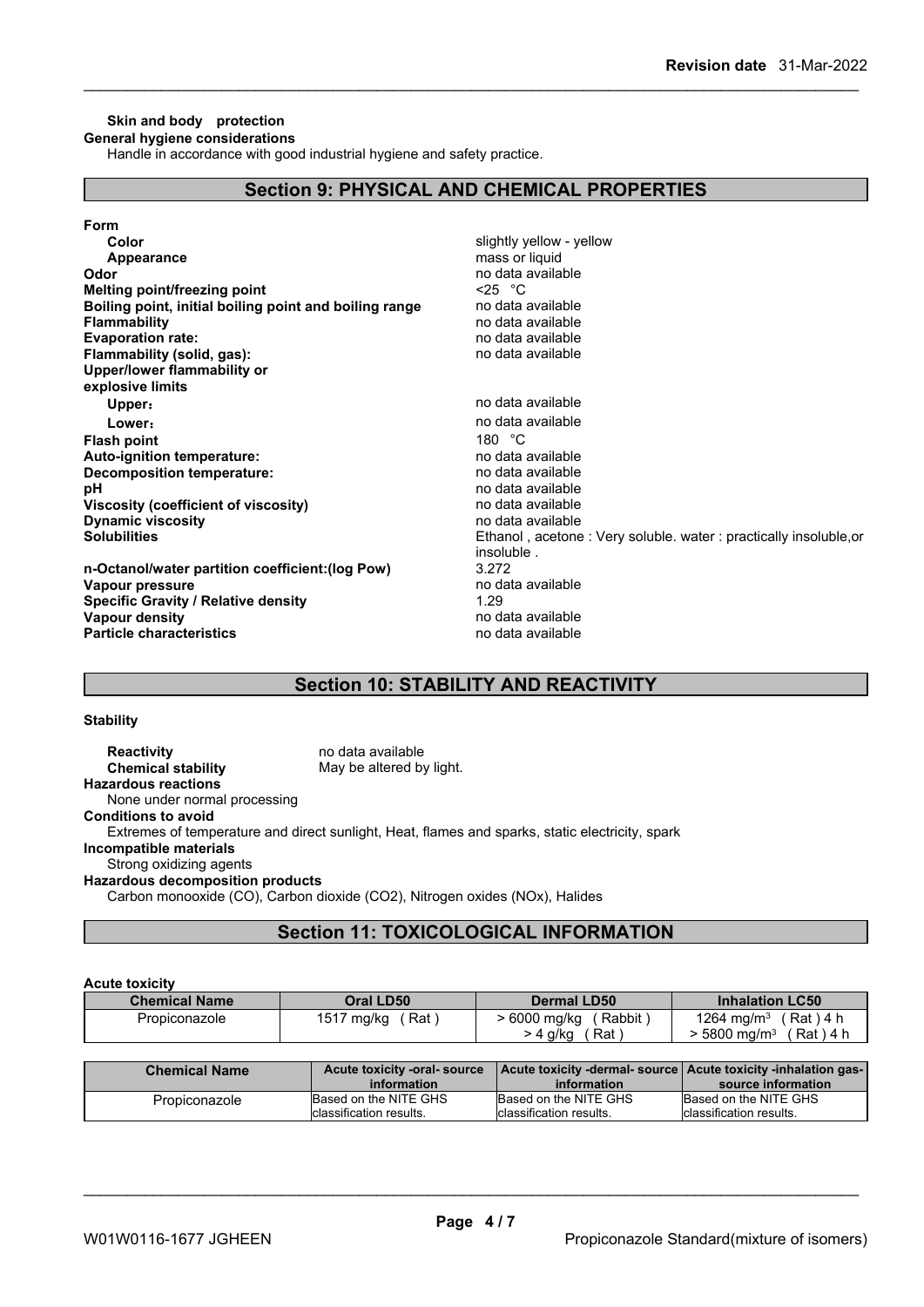| <b>Chemical Name</b> | <b>Acute toxicity -inhalation</b><br>vapor-source information | Acute toxicity -inhalation dust-  Acute toxicity -inhalation mist-<br>source information | source information      |
|----------------------|---------------------------------------------------------------|------------------------------------------------------------------------------------------|-------------------------|
| Propiconazole        | Based on the NITE GHS                                         | Based on the NITE GHS                                                                    | Based on the NITE GHS   |
|                      | Iclassification results.                                      | Iclassification results.                                                                 | Classification results. |

#### **Skin irritation/corrosion**

| <b>Chemical Name</b>                  | Skin corrosion/irritation source information         |
|---------------------------------------|------------------------------------------------------|
| Propiconazole                         | Based on the NITE GHS classification results.        |
| Serious eye damage/ irritation        |                                                      |
| <b>Chemical Name</b>                  | Serious eye damage/irritation source information     |
| Propiconazole                         | Based on the NITE GHS classification results.        |
| Respiratory or skin sensitization     |                                                      |
| <b>Chemical Name</b>                  | Respiratory or Skin sensitization source information |
| Propiconazole                         | Based on the NITE GHS classification results.        |
| <b>Reproductive cell mutagenicity</b> |                                                      |
| <b>Chemical Name</b>                  | germ cell mutagencity source information             |
| Propiconazole                         | Based on the NITE GHS classification results.        |
| Carcinogenicity                       |                                                      |
| <b>Chemical Name</b>                  | <b>Carcinogenicity source information</b>            |
| Propiconazole                         | Based on the NITE GHS classification results.        |
|                                       |                                                      |

#### **Reproductive toxicity**

| <b>Chemical Name</b>          | Reproductive toxicity source information      |
|-------------------------------|-----------------------------------------------|
| Propiconazole                 | Based on the NITE GHS classification results. |
| <b>STOT-single exposure</b>   |                                               |
| <b>Chemical Name</b>          | STOT -single exposure- source information     |
| Propiconazole                 | Based on the NITE GHS classification results. |
| <b>STOT-repeated exposure</b> |                                               |
| <b>Chemical Name</b>          | STOT -repeated exposure- source information   |
| Propiconazole                 | Based on the NITE GHS classification results. |
| <b>Aspiration hazard</b>      |                                               |
| <b>Chemical Name</b>          | <b>Aspiration Hazard source information</b>   |
| Propiconazole                 | Based on the NITE GHS classification results. |
|                               |                                               |

## **Section 12: ECOLOGICAL INFORMATION**

### **Ecotoxicity**

| . .<br><b>Chemical</b><br>' Name | plants<br>Algae/aguatic | ∹ish | 29002<br>ISLAVGA                                |
|----------------------------------|-------------------------|------|-------------------------------------------------|
| Propiconazole                    | .<br>N/A                | N/A  | 96 h<br>$\sim$<br>ma/L<br>Mvsid<br>LC50<br>.U.O |

### **Other data**

| <b>Chemical Name</b> | Short-term (acute) hazardous to the<br>aquatic environment source<br>information | Long-term (chronic) hazardous to the<br>aquatic environment source<br>information |  |
|----------------------|----------------------------------------------------------------------------------|-----------------------------------------------------------------------------------|--|
| Propiconazole        | Based on the NITE GHS classification                                             | Based on the NITE GHS classification                                              |  |
|                      | results.                                                                         | Iresults.                                                                         |  |

**Persistence and degradability** No information available<br>**Bioaccumulative potential** No information available **Bioaccumulative potential<br>Mobility in soil Hazard** to the ozone layer

No information available<br>No information available

## **Section 13: DISPOSAL CONSIDERATIONS**

#### **Waste from residues**

Disposal should be in accordance with applicable regional, national and local laws and regulations.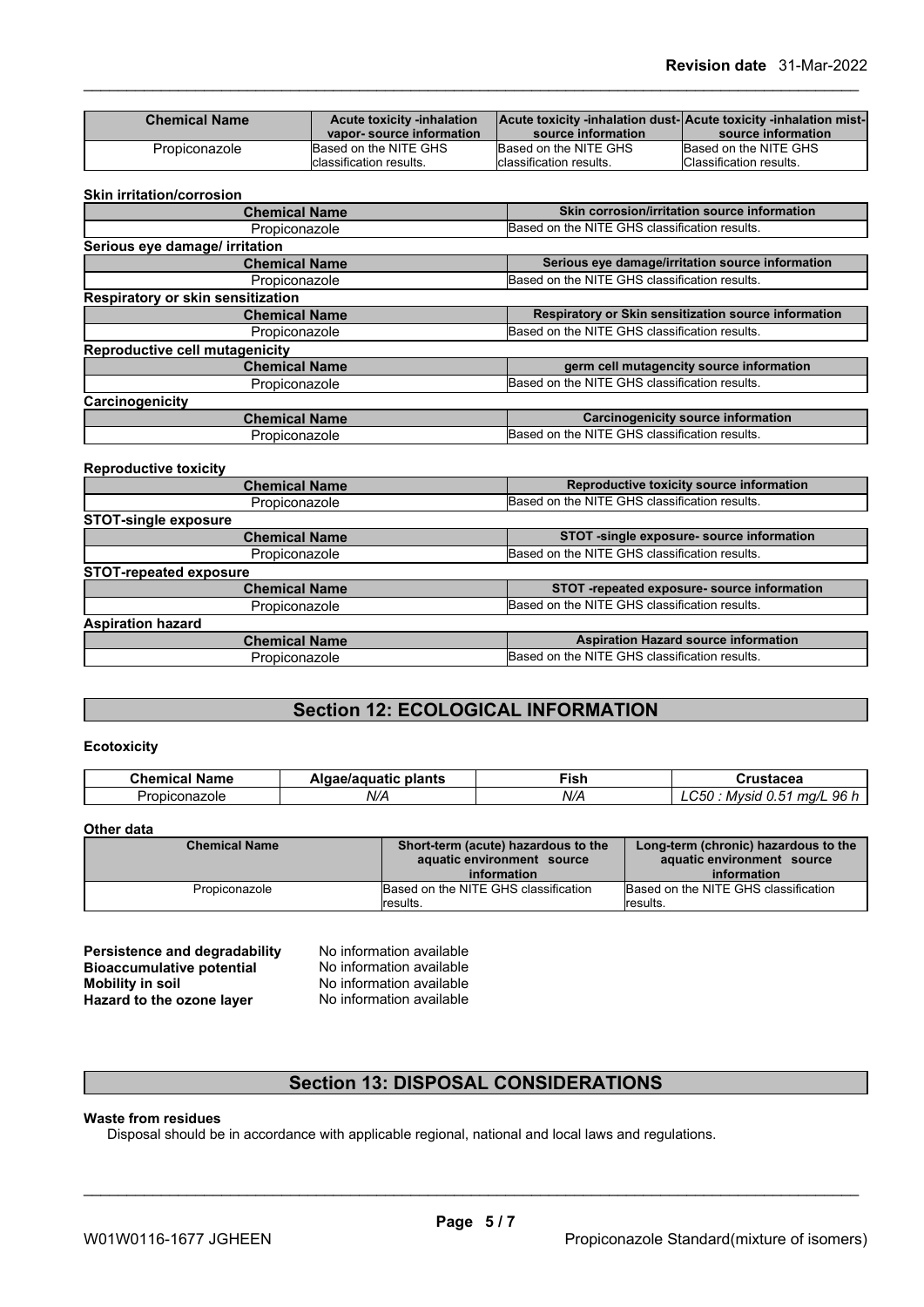#### **Contaminated container and contaminated packaging**

Disposal should be in accordance with applicable regional, national and local laws and regulations.

## **Section 14: TRANSPORT INFORMATION**

| <b>ADR/RID</b>                   |                                                                     |
|----------------------------------|---------------------------------------------------------------------|
| <b>UN number</b>                 | UN3082                                                              |
| Proper shipping name:            | Environmentally hazardous substance, liquid, n.o.s. (Propiconazole) |
| UN classfication                 | 9                                                                   |
| <b>Subsidiary hazard class</b>   |                                                                     |
| <b>Packing group</b>             | Ш                                                                   |
| <b>Marine pollutant</b>          | Yes                                                                 |
| <b>IMDG</b>                      |                                                                     |
| <b>UN number</b>                 | UN3082                                                              |
| Proper shipping name:            | Environmentally hazardous substance, liquid, n.o.s. (Propiconazole) |
| UN classfication                 | 9                                                                   |
| <b>Subsidiary hazard class</b>   |                                                                     |
| Packing group                    | Ш                                                                   |
| <b>Marine pollutant (Sea)</b>    | Yes                                                                 |
| Transport in bulk according to   | No information available                                            |
| Annex II of MARPOL 73/78 and     |                                                                     |
| the IBC Code                     |                                                                     |
| IATA                             |                                                                     |
| UN number                        | UN3082                                                              |
| Proper shipping name:            | Environmentally hazardous substance, liquid, n.o.s. (Propiconazole) |
| <b>UN classfication</b>          | 9                                                                   |
| <b>Subsidiary hazard class</b>   |                                                                     |
| Packing group                    | Ш                                                                   |
| <b>Environmentally Hazardous</b> | Yes                                                                 |
| <b>Substance</b>                 |                                                                     |

## **Section 15: REGULATORY INFORMATION**

| <b>International Inventories</b>                |                                                                                        |
|-------------------------------------------------|----------------------------------------------------------------------------------------|
| <b>EINECS/ELINCS</b>                            | Listed                                                                                 |
| TSCA                                            |                                                                                        |
|                                                 |                                                                                        |
| Japanese regulations                            |                                                                                        |
| <b>Fire Service Act</b>                         | Category IV, Class III petroleums, dangerous grade 3                                   |
| <b>Poisonous and Deleterious</b>                | Not applicable                                                                         |
| <b>Substances Control Law</b>                   |                                                                                        |
| Industrial Safety and Health Act Not applicable |                                                                                        |
| Regulations for the carriage                    | Noxious Substances (Ordinance Art.3, Ministry of Transportation Ordinance Regarding    |
| and storage of dangerous                        | Transport by Ship and Storage, Attached Table 1)                                       |
| goods in ship                                   |                                                                                        |
| <b>Civil Aeronautics Law</b>                    | Misellaneous Dangerous Substances and Articles (Ordinance Art. 194, MITL Nortification |
|                                                 | for Air Transportation of Explosives etc., Attached Table 1)                           |
| <b>Pollutant Release and Transfer Class 1</b>   |                                                                                        |
| <b>Register Law</b>                             |                                                                                        |
| (~2023.3.31)                                    |                                                                                        |
| Class 1 - No.                                   | 171                                                                                    |
| <b>Pollutant Release and Transfer</b>           | Class 1                                                                                |
| <b>Register Law</b>                             |                                                                                        |
| (2023/4/1)                                      |                                                                                        |
| Class 1 - No.                                   | 171                                                                                    |
| <b>Export Trade Control Order</b>               | Not applicable                                                                         |
|                                                 |                                                                                        |

| <b>Chemical Name</b> | Poisonous and Deleterious<br>Substances Control Law | Industrial Safety and Health Act  <br>Substances<br>(Law Art 57-2)<br>$(-2024.3.31)$ | Pollutant Release and Transfer<br>Register Law<br>$(-2023.3.31)$ |  |
|----------------------|-----------------------------------------------------|--------------------------------------------------------------------------------------|------------------------------------------------------------------|--|
| Propiconazole        |                                                     |                                                                                      | Applicable                                                       |  |